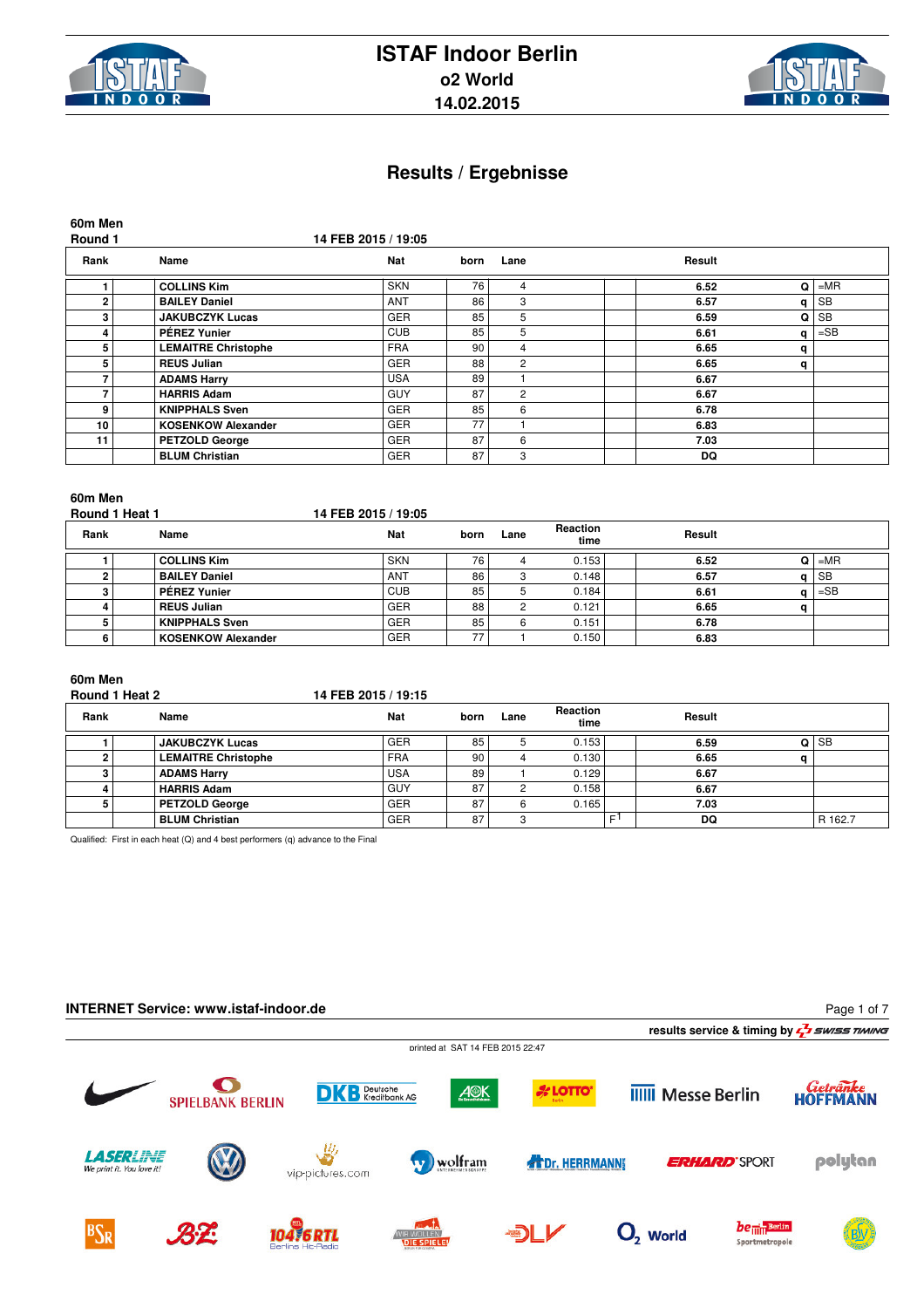



**60m Men**

**Final 14 FEB 2015 / 19:55**

| Rank | Name                       | Nat        | born | Lane | <b>Reaction</b><br>time | Result |           |
|------|----------------------------|------------|------|------|-------------------------|--------|-----------|
|      | <b>COLLINS Kim</b>         | <b>SKN</b> | 76   |      | 0.151                   | 6.50   | MR        |
|      | <b>BAILEY Daniel</b>       | <b>ANT</b> | 86   |      | 0.148                   | 6.57   | <b>SB</b> |
|      | <b>JAKUBCZYK Lucas</b>     | <b>GER</b> | 85   |      | 0.164                   | 6.59   | <b>SB</b> |
|      | <b>PÉREZ Yunier</b>        | <b>CUB</b> | 85   |      | 0.174                   | 6.60   | ' SB      |
|      | <b>LEMAITRE Christophe</b> | <b>FRA</b> | 90   |      | 0.147                   | 6.65   |           |
|      | <b>REUS Julian</b>         | <b>GER</b> | 88   |      | 0.133                   | 6.68   |           |

#### **60m Hurdles Men**

### **14 FEB 2015 / 19:35**

| Rank | Name                   | <b>Nat</b> | born | Lane | Reaction<br>time | Result |           |
|------|------------------------|------------|------|------|------------------|--------|-----------|
|      | <b>ORTEGA Orlando</b>  | <b>CUB</b> | 91   |      | 0.146            | 7.51   | $=$ WL,MR |
|      | <b>ROBLES Dayron</b>   | <b>CUB</b> | 86   |      | 0.175            | 7.53   | <b>SB</b> |
|      | <b>MERRITT Aries</b>   | <b>USA</b> | 85   |      | 0.155            | 7.58   |           |
|      | <b>BASCOU Dimitri</b>  | <b>FRA</b> | 87   | 4    | 0.165            | 7.60   |           |
|      | <b>BALNUWEIT Erik</b>  | <b>GER</b> | 88   |      | 0.128            | 7.61   | $=$ SB    |
|      | <b>BELOCIAN Wilhem</b> | <b>FRA</b> | 95   |      | 0.137            | 7.71   |           |

### **Pole Vault Men**

|                |                            |                          | 14 FEB 2015 / 18:15      |            |            |            |                          |                          |          |                          |         |           |  |
|----------------|----------------------------|--------------------------|--------------------------|------------|------------|------------|--------------------------|--------------------------|----------|--------------------------|---------|-----------|--|
| Rank           | Name                       |                          |                          | Nat        | born       | Order      |                          |                          |          | Result                   |         |           |  |
|                | <b>LAVILLENIE Renaud</b>   |                          |                          | <b>FRA</b> | 86         | $9 - 1$    |                          |                          |          | 6.02                     |         | WL,MR     |  |
| $\overline{2}$ | <b>SOBERA Robert</b>       |                          |                          | POL        | 91         | $6 - 1$    |                          |                          |          | 5.81                     |         | <b>PB</b> |  |
| 3              | <b>LAVILLENIE Valentin</b> |                          |                          | <b>FRA</b> | 91         | $8 - 1$    |                          |                          |          | 5.73                     |         |           |  |
| $\overline{4}$ | <b>LISEK Piotr</b>         |                          |                          | POL        | 92         | $7 - 1$    |                          |                          |          | 5.73                     |         |           |  |
| 5              | <b>PAECH Carlo</b>         |                          |                          | GER        | 92         | $4 - 1$    |                          |                          |          | 5.65                     |         | $=$ PB    |  |
| 6              | <b>MÉNALDO Kévin</b>       |                          |                          | <b>FRA</b> | 92         | $3 - 1$    |                          |                          |          | 5.65                     |         | <b>SB</b> |  |
| $\overline{ }$ | <b>SCHERBARTH Tobias</b>   |                          |                          | GER        | 85         | $5 - 1$    |                          |                          |          | 5.50                     |         |           |  |
| 8              | <b>KUDLICKA Jan</b>        |                          |                          | CZE        | 88         | $2 - 1$    |                          |                          |          | 5.35                     |         |           |  |
|                | <b>HOLZDEPPE Raphael</b>   |                          |                          | GER        | 89         | $1 - 1$    |                          |                          |          | <b>DNS</b>               |         |           |  |
|                |                            | 5.20                     | 5.35                     | 5.50       | 5.65       | 5.73       | 5.81                     | 5.88                     | 5.93     | 5.98                     | 6.02    | 6.17      |  |
|                | <b>LAVILLENIE R</b>        | $\sim$                   | $\overline{\phantom{a}}$ | $\sim$     | ٠          | $\circ$    | $\overline{\phantom{a}}$ | $\overline{\phantom{a}}$ | $\Omega$ | $\overline{\phantom{a}}$ | $\circ$ | XXX       |  |
| $\overline{c}$ | SOBERA R                   | ٠                        | o                        | $\circ$    | XO         | XO         | XO                       | <b>XXX</b>               |          |                          |         |           |  |
| 3              | <b>LAVILLENIE V</b>        | $\overline{\phantom{a}}$ | $\sim$                   | XO         | $\circ$    | XO         | <b>XXX</b>               |                          |          |                          |         |           |  |
| $\overline{4}$ | LISEK P                    | $\overline{\phantom{a}}$ |                          | $\circ$    | $\circ$    | XXO        | <b>XXX</b>               |                          |          |                          |         |           |  |
| 5              | PAECH C                    | $\sim$                   | $\circ$                  | XO         | $\circ$    | <b>XXX</b> |                          |                          |          |                          |         |           |  |
| 6              | MÉNALDO K                  |                          |                          | $\circ$    | XO         | XXX        |                          |                          |          |                          |         |           |  |
|                | <b>SCHERBARTH T</b>        | $\overline{\phantom{a}}$ | $\circ$                  | XO         | <b>XXX</b> |            |                          |                          |          |                          |         |           |  |
| 8              | KUDLICKA J<br>HOLZDEPPE R  | $\overline{\phantom{a}}$ | $\circ$                  | <b>XXX</b> |            |            |                          |                          |          |                          |         |           |  |

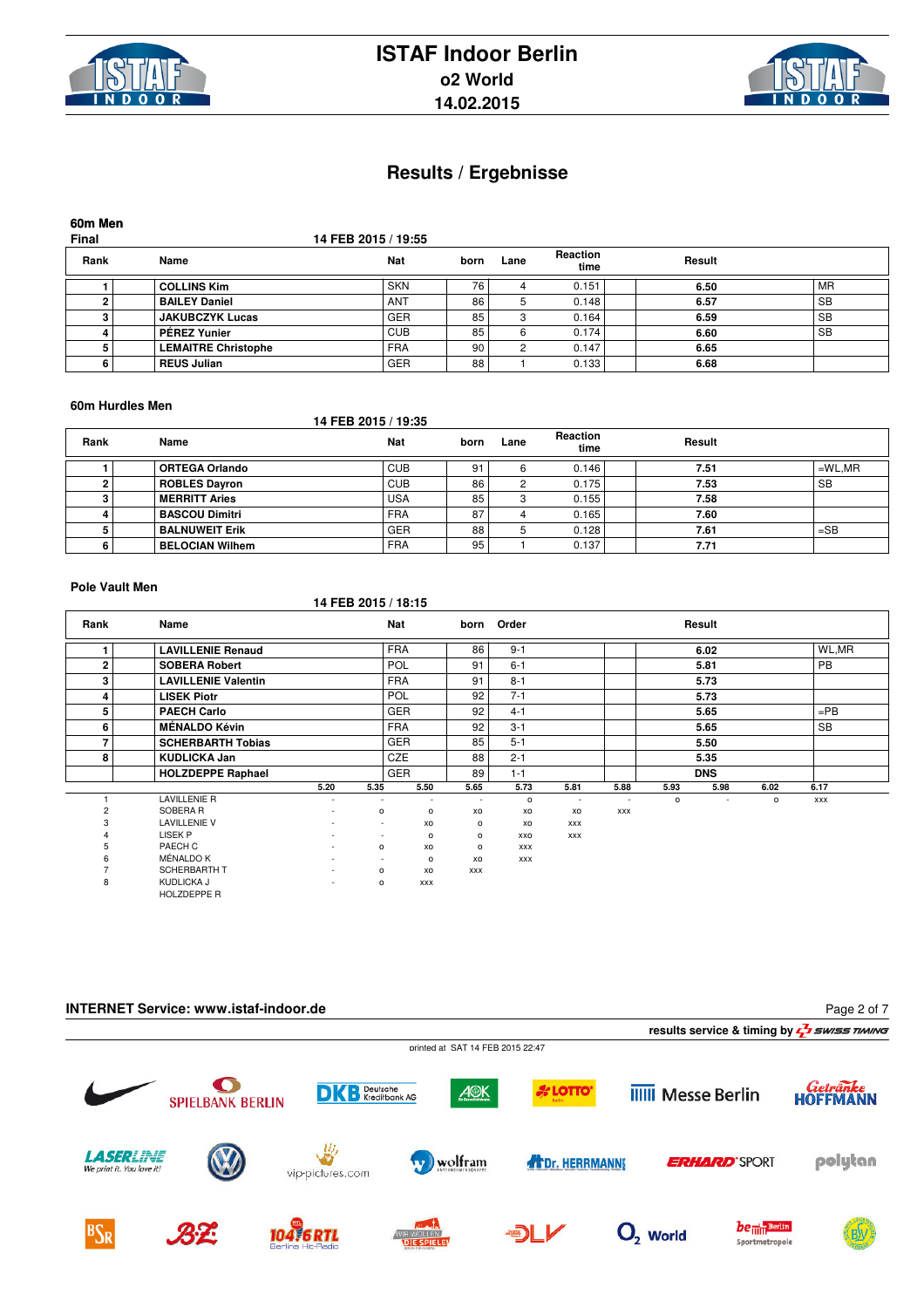



**Discus Throw Men**

**14 FEB 2015 / 21:10**

| Rank | Name                     |       | <b>Nat</b> |       | born Order |       | Result       |           |
|------|--------------------------|-------|------------|-------|------------|-------|--------------|-----------|
|      | <b>WIERIG Martin</b>     |       | <b>GER</b> | 87    | $5 - 1$    |       | 64.24        | <b>SB</b> |
|      | <b>BUTENKO Victor</b>    |       | <b>RUS</b> | 93    | $2 - 1$    |       | 62.47        |           |
|      | <b>MILANOV Philip</b>    |       | <b>BEL</b> | 91    | $4 - 1$    |       | 62.06        |           |
|      | <b>HARTING Christoph</b> |       | <b>GER</b> | 90    | $1 - 1$    |       | 61.47        |           |
|      | <b>JASINSKI Daniel</b>   |       | <b>GER</b> | 89    | $3 - 1$    |       | 54.20        |           |
|      |                          |       |            |       |            |       |              |           |
|      | <b>WIERIG M</b>          | 64.24 |            | X     |            |       | X            |           |
|      | <b>BUTENKO V</b>         | x     |            |       |            | 59.59 | 62.47        |           |
|      | <b>MILANOV P</b>         | x     |            |       |            | 62.06 | $\mathsf{x}$ |           |
|      | <b>HARTING C</b>         | 61.47 |            |       |            | 61.17 | 61.23        |           |
|      | <b>JASINSKID</b>         | x     |            | 54.20 |            | х     | x            |           |

#### **50m Schools Cup Boys**

| 2005 |                      | 14 FEB 2015 / 17:08 |      |      |        |
|------|----------------------|---------------------|------|------|--------|
| Rank | Name                 | Nat                 | born | Lane | Result |
|      | PAULY Florian        | <b>GER</b>          | 05   |      | 7.90   |
|      | RENNERT Justin       | <b>GER</b>          | 05   |      | 7.97   |
|      | KASSAB Ali           | <b>GER</b>          | 05   | ◠    | 8.21   |
|      | <b>SOMAT Mohamad</b> | <b>GER</b>          | 05   |      | 8.23   |
|      | <b>HOFFMANN Tim</b>  | <b>GER</b>          | 05   |      | 8.44   |
|      | KAYA Eren-Can        | <b>GER</b>          | 05   |      | 8.47   |

# **50m Schools Cup Boys**

| Rank | Name                  | <b>Nat</b> | born | Lane | Result |  |
|------|-----------------------|------------|------|------|--------|--|
|      | <b>KADE Anton</b>     | <b>GER</b> | 04   | 3    | 7.33   |  |
|      | <b>CASTRO Antonio</b> | <b>GER</b> | 04   |      | 7.57   |  |
| 3    | GÜNDÜZ Teoman         | <b>GER</b> | 04   | 2    | 7.77   |  |
|      | <b>LATZEL Malte</b>   | <b>GER</b> | 04   | 5    | 7.88   |  |
|      | <b>PERKUHN Luca</b>   | <b>GER</b> | 04   | 6    | 7.99   |  |
| 6    | <b>MÖLLERS Luke</b>   | <b>GER</b> | 04   |      | 8.25   |  |

**Rank Name Nat born Lane Result**

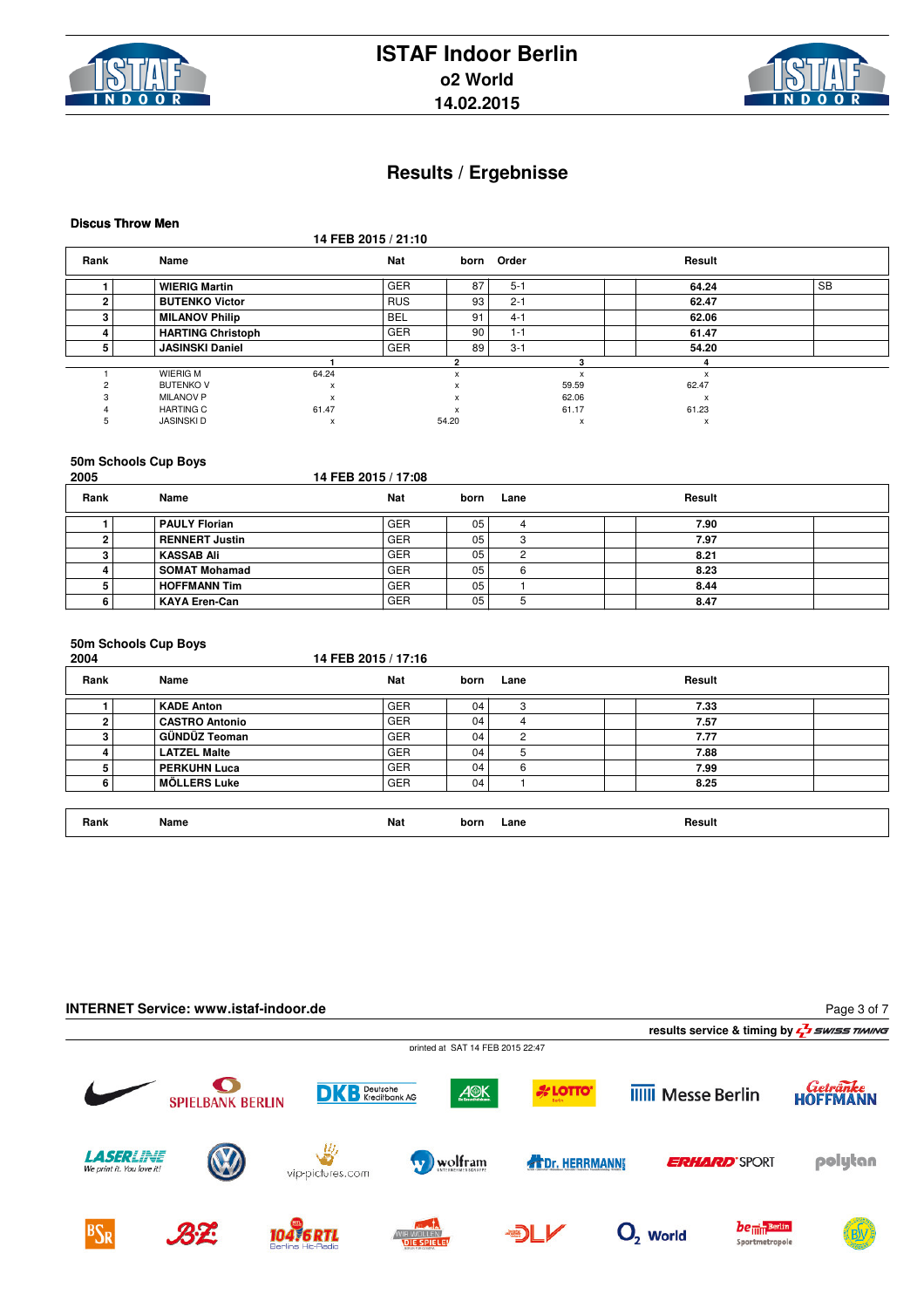



### **20x50m Schools Cup**

**14 FEB 2015 / 17:30**

| Rank | Name                                | Nat        | born | Lane | Result  |  |
|------|-------------------------------------|------------|------|------|---------|--|
|      | <b>IMARY-POPPINS-GRUNDSCHULE</b>    | <b>GER</b> |      |      | 2:44.12 |  |
|      | <b>SCHULE AM SANDSTEINWEG</b>       | <b>GER</b> |      |      | 2:44.59 |  |
|      | <b>SCHLIEMANN-GRUNDSCHULE</b>       | <b>GER</b> |      |      | 2:46.29 |  |
|      | <b>CLEMENS-BRENTANO-GRUNDSCHULE</b> | <b>GER</b> |      |      | 2:50.55 |  |
|      | I BÜCHERWURM-SCHULE AM WEIHER       | <b>GER</b> |      |      | 2:51.72 |  |
|      | ∣ GRÜNER CAMPUS MALCHOW             | <b>GER</b> |      |      | 2:51.74 |  |

#### **50m Mascot Race**

### **14 FEB 2015 / 17:40**

| Rank | Name                            | Nat        | born | Lane | Result |
|------|---------------------------------|------------|------|------|--------|
|      | RITTER KEULE 1. FC Union Berlin | <b>GER</b> |      |      | 56.58  |
|      | FUCHSI Füchse Berlin            | <b>GER</b> |      |      | 56.58  |
|      | ALBATROS Alba Berlin            | <b>GER</b> | 91   |      | 57.00  |
|      | <b>BULLY Eisbären Berlin</b>    | <b>GER</b> |      |      | 57.00  |
|      | FRIDOLIN FLINK SCC Berlin       | <b>GER</b> |      |      | 57.00  |
|      | HERTHINHO Hertha BSC            | <b>GER</b> |      |      | 57.00  |

### **50m Junior Wheelchair Race**

**14 FEB 2015 / 17:22**

| Rank | Name                  | Nat        | born | Lane | Result |
|------|-----------------------|------------|------|------|--------|
|      | <b>ADEMES Tristan</b> | <b>GER</b> | 0.   |      | 10.67  |
|      | <b>JECKEL Tim</b>     | <b>GER</b> | 98   |      | 11.64  |
|      | YAKUT Göktug          | <b>GER</b> | 89   |      | 13.22  |
|      | <b>GÜNTHER Jannes</b> | <b>GER</b> | 03   |      | 13.42  |
|      | <b>RUDOLPH Eric</b>   | <b>GER</b> | 03   |      | 14.43  |

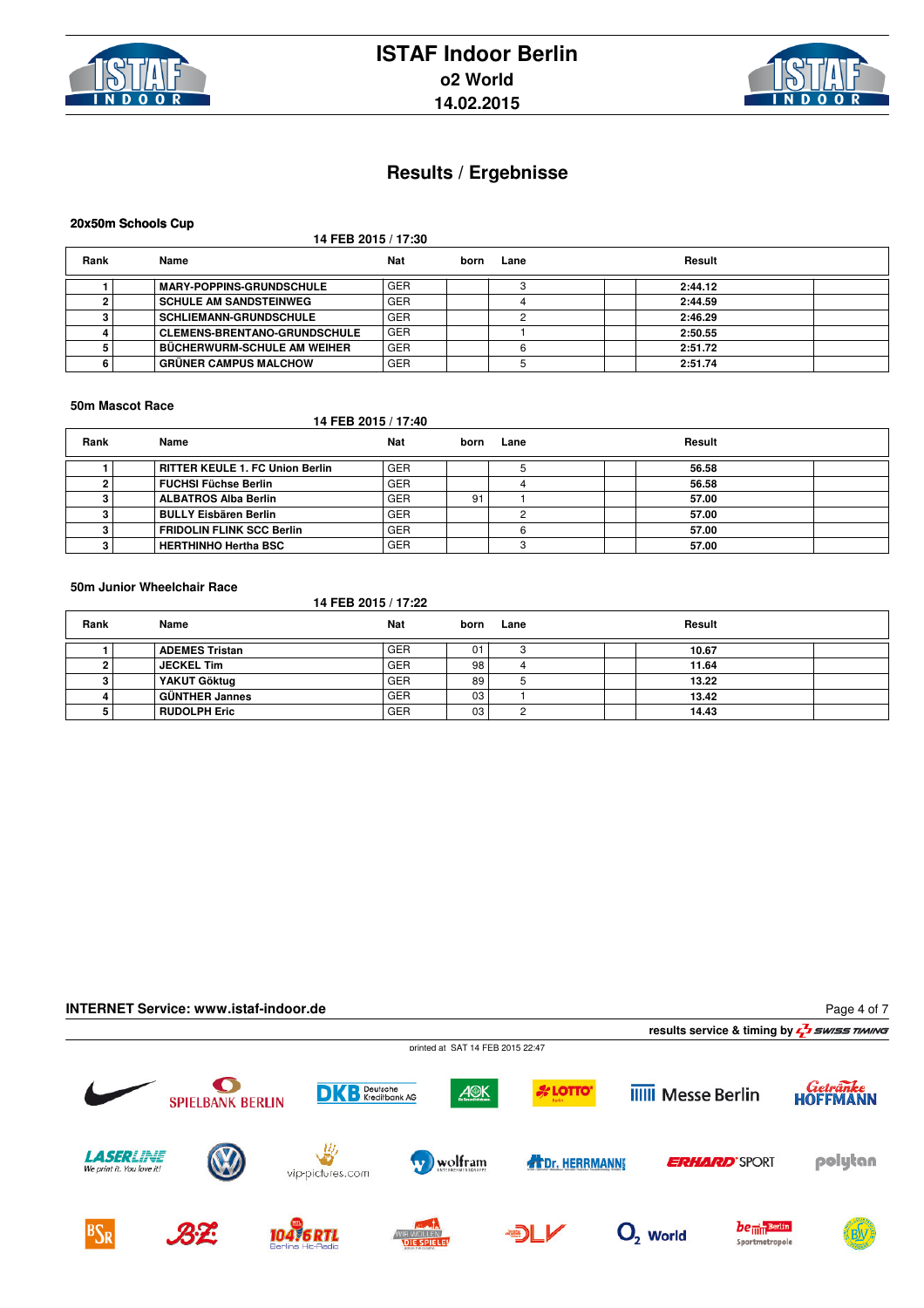



**60m Women**

**Round 1 14 FEB 2015 / 18:45**

| Rank | Name                   | <b>Nat</b> | born | Lane           | Result |   |           |
|------|------------------------|------------|------|----------------|--------|---|-----------|
|      | <b>SCHIPPERS Dafne</b> | <b>NED</b> | 92   | 4              | 7.15   | Q |           |
| 2    | <b>SAILER Verena</b>   | <b>GER</b> | 85   | $\overline{2}$ | 7.23   | q |           |
| 2    | YOUNG Jessica          | <b>USA</b> | 87   | 4              | 7.23   | Q |           |
| 4    | <b>HORN Carina</b>     | <b>RSA</b> | 89   | 3              | 7.24   | q |           |
| 5    | <b>LALOVA Ivet</b>     | <b>BUL</b> | 84   | 5              | 7.30   | q |           |
| 6    | <b>BAILEY Aleen</b>    | <b>JAM</b> | 80   | 5              | 7.31   | q |           |
|      | <b>SAMUEL Jamile</b>   | <b>NED</b> | 92   | $\overline{2}$ | 7.32   |   |           |
| 8    | <b>TAVARES Carla</b>   | <b>POR</b> | 82   | 6              | 7.51   |   | <b>SB</b> |
| 9    | KÖLSCH Janina          | <b>GER</b> | 91   | 6              | 7.52   |   |           |
| 10   | <b>KÖHRBRÜCK Svea</b>  | <b>GER</b> | 93   |                | 7.58   |   |           |
| 11   | <b>LEWIS Yvette</b>    | <b>PAN</b> | 85   | 3              | 7.60   |   | <b>SB</b> |
| 12   | <b>BODE Claudia</b>    | <b>GER</b> | 95   |                | 7.73   |   |           |

### **60m Women**

Round 1 Heat 1 **14 FEB 2015 / 18:45** 

| Rank | Name                   | <b>Nat</b> | born | Lane | <b>Reaction</b><br>time | Result |           |
|------|------------------------|------------|------|------|-------------------------|--------|-----------|
|      | <b>SCHIPPERS Dafne</b> | <b>NED</b> | 92   |      | 0.199                   | 7.15   |           |
|      | <b>SAILER Verena</b>   | <b>GER</b> | 85   |      | 0.170                   | 7.23   |           |
|      | <b>LALOVA</b> Ivet     | <b>BUL</b> | 84   |      | 0.168                   | 7.30   |           |
|      | <b>TAVARES Carla</b>   | <b>POR</b> | 82   |      | 0.167                   | 7.51   | <b>SB</b> |
|      | KÖHRBRÜCK Svea         | <b>GER</b> | 93   |      | 0.161                   | 7.58   |           |
|      | <b>LEWIS Yvette</b>    | <b>PAN</b> | 85   |      | 0.202                   | 7.60   | <b>SB</b> |

### **60m Women**

### **Round 1 Heat 2 14 FEB 2015 / 18:55**

| Rank | Name                 | <b>Nat</b> | born | Lane | <b>Reaction</b><br>time | Result |  |
|------|----------------------|------------|------|------|-------------------------|--------|--|
|      | YOUNG Jessica        | <b>USA</b> | 87   |      | 0.174                   | 7.23   |  |
|      | <b>HORN Carina</b>   | <b>RSA</b> | 89   |      | 0.168                   | 7.24   |  |
|      | <b>BAILEY Aleen</b>  | <b>JAM</b> | 80   |      | 0.199                   | 7.31   |  |
|      | <b>SAMUEL Jamile</b> | <b>NED</b> | 92   |      | 0.165                   | 7.32   |  |
|      | KÖLSCH Janina        | <b>GER</b> | 91   |      | 0.216                   | 7.52   |  |
|      | <b>BODE Claudia</b>  | <b>GER</b> | 95   |      | 0.168                   | 7.73   |  |

Qualified: First in each heat (Q) and 4 best performers (q) advance to the Final

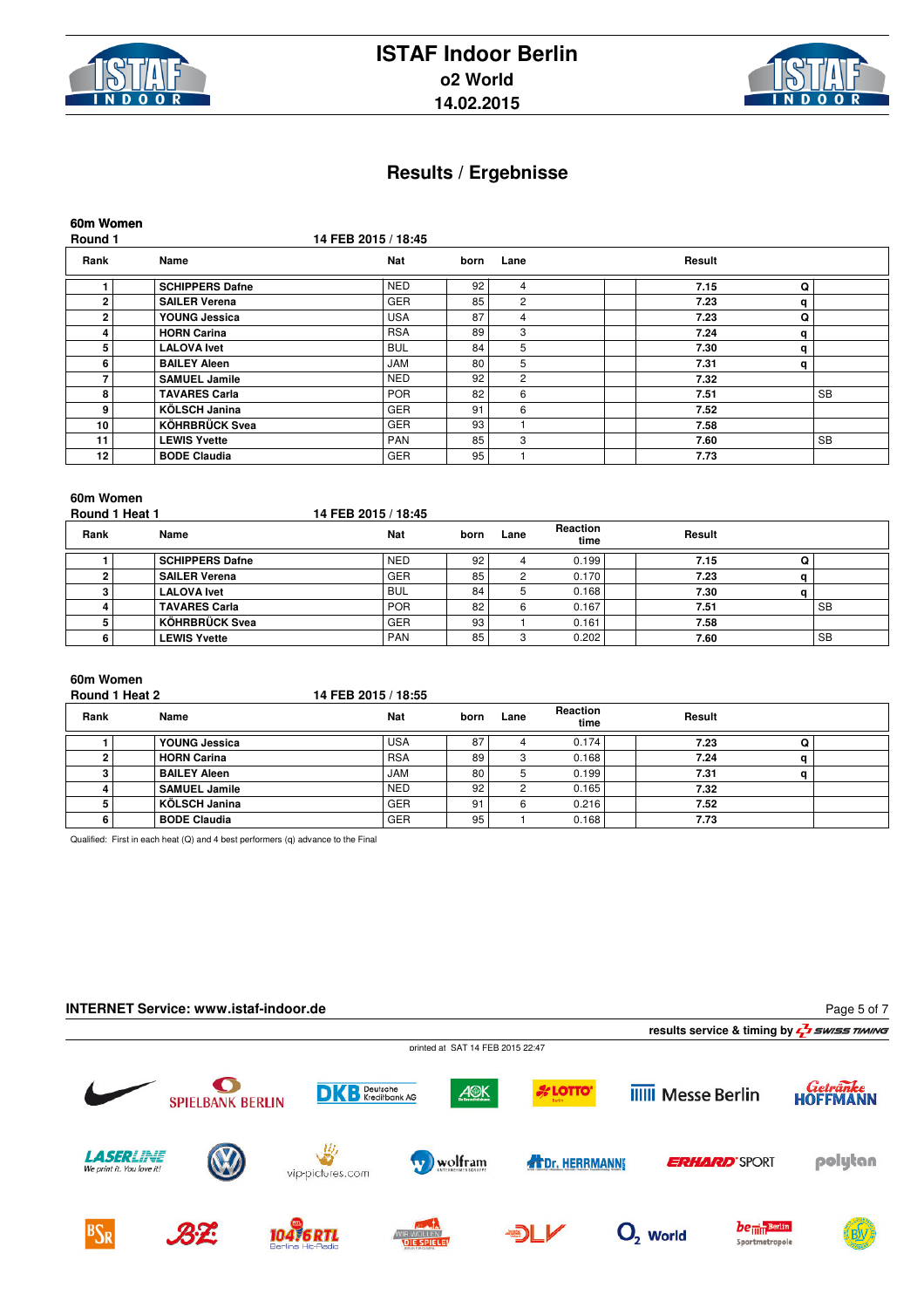



### **60m Women**

**Final 14 FEB 2015 / 19:45**

| Rank | Name                   | <b>Nat</b> | born | Lane | <b>Reaction</b><br>time | Result |                 |
|------|------------------------|------------|------|------|-------------------------|--------|-----------------|
|      | <b>SCHIPPERS Dafne</b> | <b>NED</b> | 92   |      | 0.161                   | 7.09   | MR <sup>'</sup> |
|      | <b>HORN Carina</b>     | <b>RSA</b> | 89   |      | 0.166                   | 7.20   | <b>PB</b>       |
|      | YOUNG Jessica          | <b>USA</b> | 87   |      | 0.199                   | 7.21   |                 |
|      | <b>SAILER Verena</b>   | <b>GER</b> | 85   |      | 0.150                   | 7.22   | $=$ SB          |
|      | <b>LALOVA</b> Ivet     | <b>BUL</b> | 84   |      | 0.160                   | 7.28   |                 |
|      | <b>BAILEY Aleen</b>    | JAM        | 80   |      | 0.202                   | 7.35   |                 |

#### **60m Hurdles Women**

### **14 FEB 2015 / 19:25**

| Rank | Name                     | Nat        | born | Lane | Reaction<br>time | Result |    |
|------|--------------------------|------------|------|------|------------------|--------|----|
|      | <b>ROLEDER Cindy</b>     | <b>GER</b> | 89   |      | 0.158            | 8.06   |    |
|      | <b>LEWIS Yvette</b>      | <b>PAN</b> | 85   |      | 0.171            | 8.07   |    |
|      | <b>VISSER Nadine</b>     | <b>NED</b> | 95   |      | 0.166            | 8.08   | PB |
|      | <b>PENNELLA Giulia</b>   | <b>ITA</b> | 89   |      | 0.157            | 8.17   |    |
|      | <b>ZAGRE Anne</b>        | <b>BEL</b> | 90   |      | 0.153            | 8.17   |    |
|      | <b>DUTKIEWICZ Pamela</b> | <b>GER</b> | 91   |      | 0.139            | 8.20   |    |

#### **Long Jump Women**

### **14 FEB 2015 / 18:35**

| Rank | Name                            |                           | <b>Nat</b>                | born | Order                     |      |      | Result |           |
|------|---------------------------------|---------------------------|---------------------------|------|---------------------------|------|------|--------|-----------|
|      | <b>JIMOH Funmi</b>              |                           | <b>USA</b>                | 84   | $6 - 1$                   |      |      | 6.74   | <b>SB</b> |
| n    | <b>ROTARU Alina</b>             |                           | <b>ROU</b>                | 93   | $4 - 1$                   |      |      | 6.68   | $=$ PB    |
| 3    | <b>BAUSCHKE Melanie</b>         |                           | <b>GER</b>                | 88   | $3 - 1$                   |      |      | 6.61   | <b>SB</b> |
| 4    | <b>JARDER Erica</b>             |                           | SWE                       | 86   | $5 - 1$                   |      |      | 6.58   |           |
| 5    | <b>MOGUENARA-TAROUM Sostene</b> |                           | <b>GER</b>                | 89   | $7 - 1$                   |      |      | 6.52   |           |
| 6    | <b>KURSCHILGEN Lisa</b>         |                           | <b>GER</b>                | 91   | $2 - 1$                   |      |      | 6.43   | <b>PB</b> |
|      | <b>MALONE Chantel</b>           |                           | <b>IVB</b>                | 91   | $1 - 1$                   |      |      | 6.39   |           |
|      |                                 |                           | 2                         |      | з                         | Λ    | 5    | 6      |           |
|      | <b>JIMOH F</b>                  | 6.56                      | 6.58                      |      | 6.45                      | 6.70 | 6.44 | 6.74   |           |
|      | ROTARU A                        | 6.66                      | 6.55                      |      | $\boldsymbol{\mathsf{x}}$ | x    | 6.18 | 6.68   |           |
|      | <b>BAUSCHKE M</b>               | 6.48                      | 6.51                      |      | 6.61                      | x    | 6.60 | 6.58   |           |
|      | <b>JARDER E</b>                 | 6.58                      | $\boldsymbol{\mathsf{x}}$ |      | $\boldsymbol{\mathsf{x}}$ | 6.42 | 6.57 | x      |           |
|      | MOGUENARA-TAROUM S              | $\boldsymbol{\mathsf{x}}$ | 6.23                      |      | 5.12                      | x    | 6.41 | 6.52   |           |
|      | <b>KURSCHILGEN L</b>            | X                         | $\boldsymbol{\mathsf{x}}$ |      | $\boldsymbol{\mathsf{x}}$ | x    | 6.43 | x      |           |
|      | <b>MALONE C</b>                 | 6.26                      | 6.35                      |      | 6.35                      | 6.25 | X    | 6.39   |           |